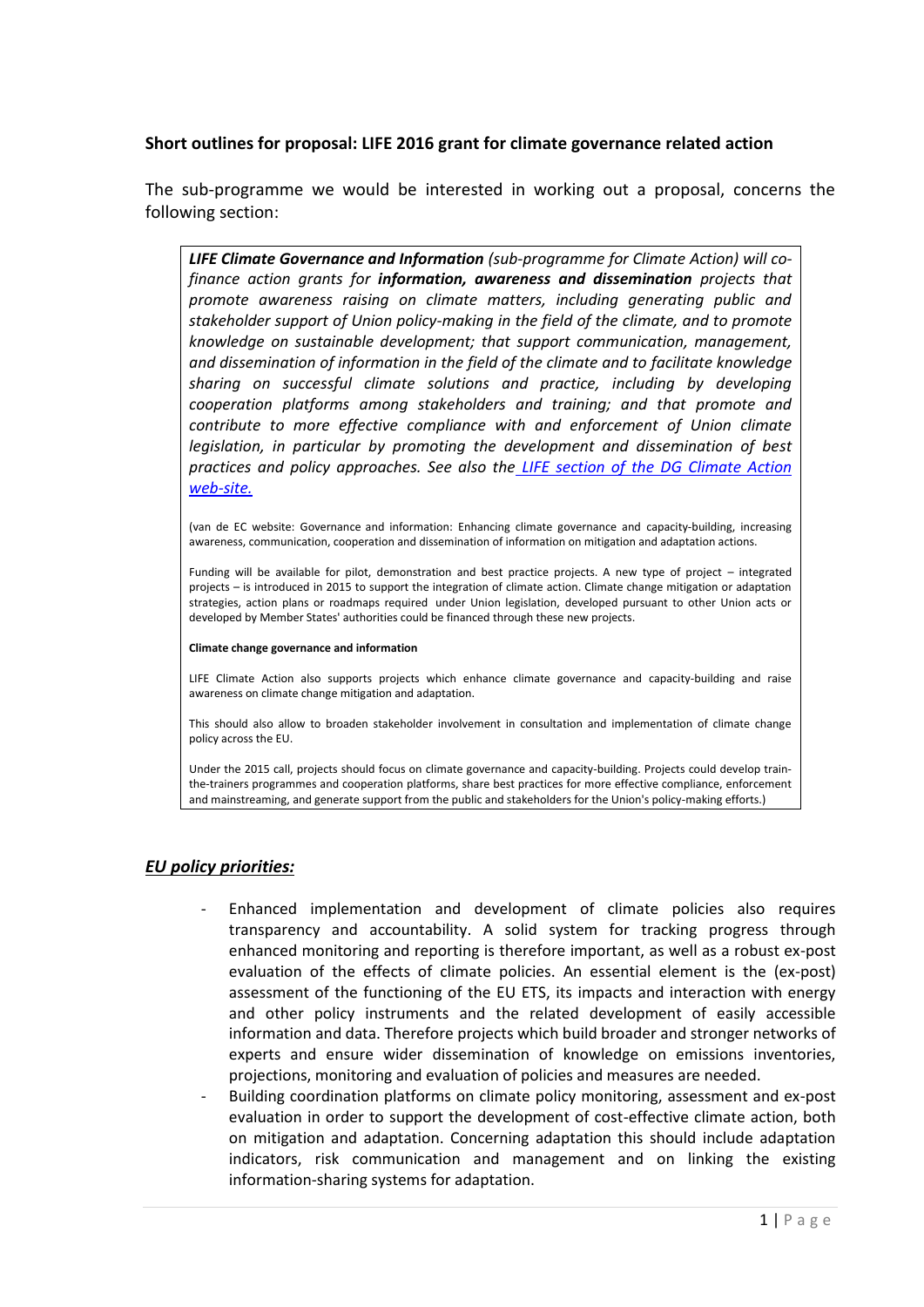# *Outline for proposal:*

## **1. Identification of the problem**

At European level, member states need to report biennial under the MMR [\(http://rod.eionet.europa.eu/instruments/652\)](http://rod.eionet.europa.eu/instruments/652) on their polices & measures. Within the context of the Energy Union, national climate and energy plans need to be developed [\(http://ec.europa.eu/priorities/energy-union-and-climate/state-energy-union\\_en\)](http://ec.europa.eu/priorities/energy-union-and-climate/state-energy-union_en). These also include information on policies and measures. In the member states themselves, also at local level (covenant of mayors), the interest in having an appropriate set of measures to tackle climate change problems is growing.

## **2. Description of the problem**

There is very little information or support on how MS should perform a solid ex post assessment or evaluation of their polices & measures related to climate change. This leads to incomplete reporting and inconsistencies between MS. Climate policy monitoring to support the development of cost-effective climate action is therefore very difficult. This is both the case for mitigation and adaption measures.

## **3. Analysis of the current situation**

MS already do report on their polices and measures regarding climate mitigation (See for example report of EEA on reporting of policies and measures [\(http://www.eea.europa.eu/publications/overview-of-reported-national-policies\)](http://www.eea.europa.eu/publications/overview-of-reported-national-policies) and MS have developed national climate adaptation plans.

### **4. Objectives?**

- **Stocktaking of existing evalations methods on climate policies and measures**
- **Create an online platform** where
	- o MS can find information on evaluation tools and information sources that can be used to assess and evaluate policies and measures
	- $\circ$  Case studies can be found, so that for similar policies in different MS, information can be found on 'best practices'

And/or

-

- **Develop learning network between MS**
- **Evaluate with the partner countries in the project a set of selected PAMs, benchmark, …**
- **Organise a workshop** where interested parties can present relevant case studies and ideas can be exchanged and results can be presented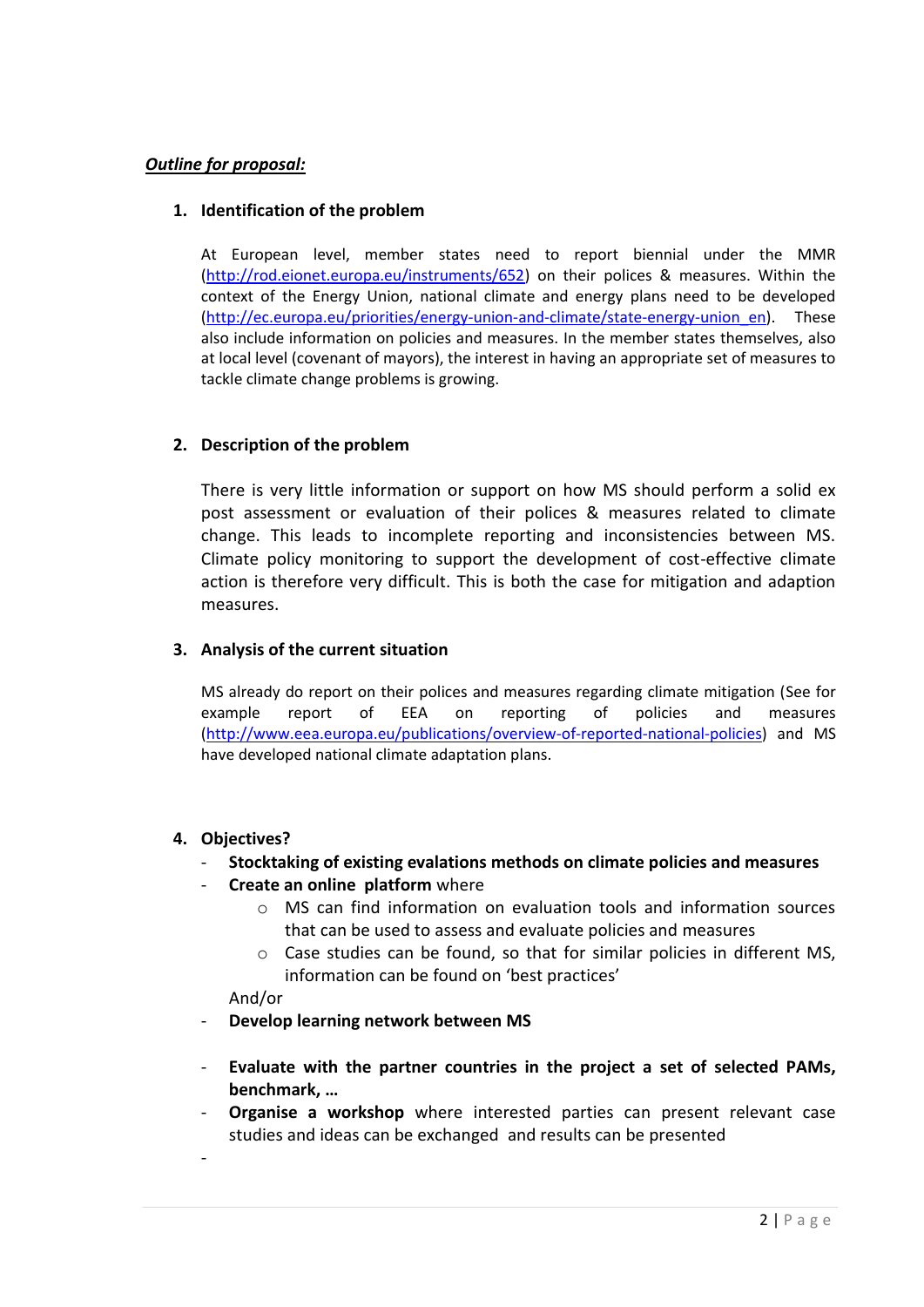## **5. Who is targeted?**

- MS staff involved in the reporting of polices and measures under the MMR, RED, EED and Energy and climate plans under the Energy Union; local governments
- Evaluators (like the EU Evaluator network)
- EEA

## **6. Actions**

- **Priority list of problem encountered when assessing and evaluating policies & measures (mitigation & adaptation)**: we would like to build upon the work already done by EEA in 2016, where for a selection of policies and measures and with the cooperation of a selection of MS, an evaluation was done:
	- $\circ$  Scoping paper defined the methodology (based on the Better regulation guidelines)
	- o Workshop with selected MS
	- o Evaluation of the selected PAMs
	- o Final workshop to present the work (September 2016)

Based on the results, and with input from the MS representatives in the project, a priority list will be developed. An option would be to send out a questionnaire to participants of the EEA workshop and other parties concerned (like the EU evaluators network).

#### - **Set up an online platform and/or learning network**

- o Case studies, like the evaluations done within the EEA
- o Information on existing tools, data sets, etc
- o …
- **Select a number of specific polices and measures to evaluate:**
	- o Define selection criteria
	- o Screen existing case studies related to the selected PAMs
	- o Evaluate, benchmark,streamline ….
	- o ….. needs to be refined and more detailed….
- **Final workshop**

### **7. Indicators to monitor the results**

- Number of case studies
- Number of evaluation performed
- Increased transparency, completeness of reported PAMs under MMR?
- …..

### *Contact details for proposal:*

We are looking for a consortium that includes MS officials; research institutes that are involved in the evaluation of climate mitigation or adaptation measures; an IT partner, partner that has experience in setting up workshops, …..